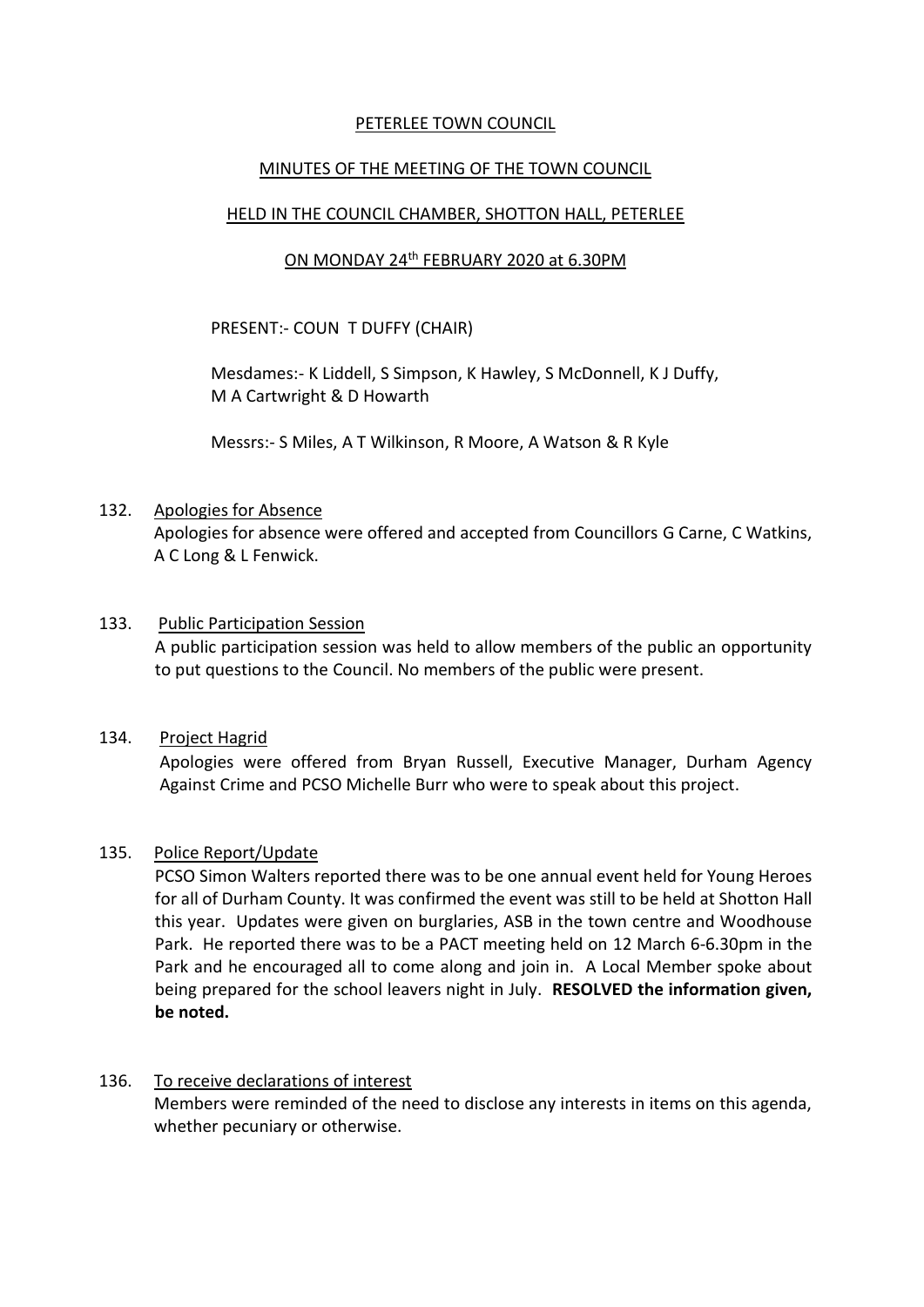#### 137. Notice of Vacancy – Passfield Ward

The Town Clerk confirmed PTC had been notified by Durham County Council that the 14 day notice period for the Council vacancy for the Passfield Ward has now passed and no calls for an election have been received. This meant there would not be a by election and the council should instead co opt someone to fill the vacancy as soon as practicable. It was noted the same qualifications applied for a co option candidate as they do as an elected Member. Following consideration it was **RESOLVED the Council agree to co opt a member for the Passfield Ward, this be openly advertised and applications received be considered at the Annual Meeting to be held on 18th May 2020.** 

- 138. To Approve the Minutes of the last meeting of the 20<sup>th</sup> January 2020 the minutes of the previous meeting were attached for consideration and were approved as a true and correct record.
- 139. The Minutes of the Resources Committee of the 3<sup>rd</sup> February 2020 a copy of which had been circulated to each Member, were noted.
- 140. The Minutes of the Community & Environment Committee of the 10<sup>th</sup> February 2020 a copy of which had been circulated to each Member, were noted. It was noted Councillor R Moore was in attendance at the meeting.
- 141. Annual Risk Review **RESOLVED this item be deferred to a future meeting.**
- 142. Review of the use of Direct Debit, Standing Orders and BACS/CHAPS payments Members received a report from the Town Clerk seeking approval for the use of Direct Debit, Standing Orders and BACS/CHAPS payments as per the Council's Financial Regulations. **RESOLVED approval be given to the continuation of the use of Direct Debits and BACS/CHAPS payments as outlined in the table circulated with the report.**
- 143. Staff Attendance Recognition The Town Clerk gave a verbal report regarding Council staff who achieved 100% attendance (i.e. no sickness absence) in the year January – December 2019 and approve the proposal to issue a letter of thanks to the staff on behalf of the Council. **RESOLVED approval be given to a letter of thanks being issued to the staff that had achieved 100% attendance from January to December 2019.**
- 144. Parish Boundary Fence Line Edenhill Members received a verbal report from the Town Clerk on issues relating to a boundary fence line at Edenhill. He outlined the history behind the fence and then the various options that were open to the Council moving forward. Following discussion it was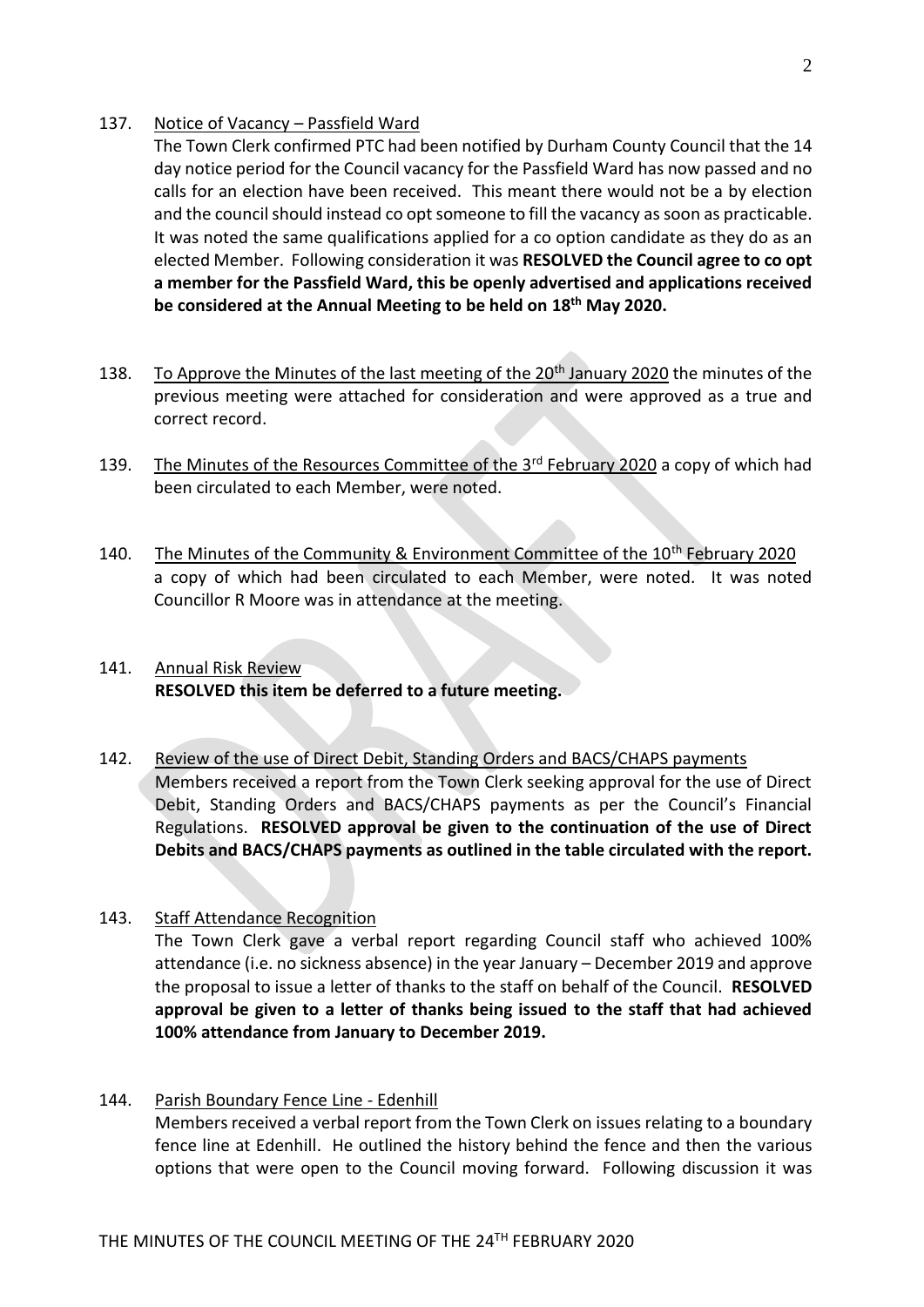**RESOLVED Members go and visit the site in question and the item be considered further at the Community & Environment Meeting to be held on 9 th March 2020.**

- 145. Spokesperson of the North East Party's Report Councillor Hawley thanked the Parks staff for helping keep everyone moving when the snow fell that morning. Councillor K J Duffy made reference to the importance of looking after our mental health and to "be kind". **RESOLVED the information given be noted.**
- 146. Spokesperson of the Labour Political Party's Report Councillor Kyle thanked the Mayor for supporting a recent event at the Acre Rigg Social Club. **RESOLVED the information given be noted.**